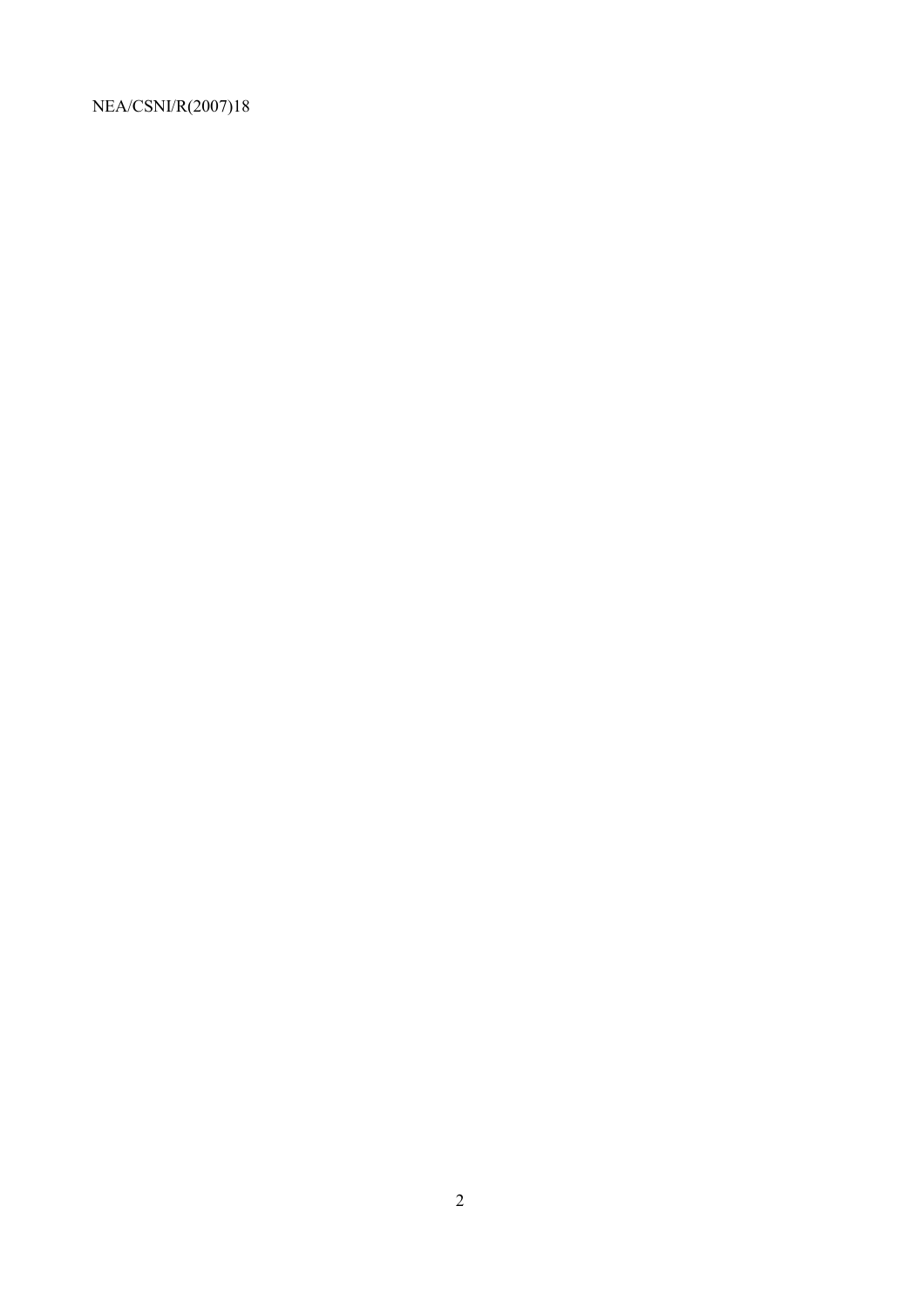### **ORGANISATION FOR ECONOMIC CO-OPERATION AND DEVELOPMENT**

 The OECD is a unique forum where the governments of 30 democracies work together to address the economic, social and environmental challenges of globalisation. The OECD is also at the forefront of efforts to understand and to help governments respond to new developments and concerns, such as corporate governance, the information economy and the challenges of an ageing population. The Organisation provides a setting where governments can compare policy experiences, seek answers to common problems, identify good practice and work to co-ordinate domestic and international policies.

 The OECD member countries are: Australia, Austria, Belgium, Canada, the Czech Republic, Denmark, Finland, France, Germany, Greece, Hungary, Iceland, Ireland, Italy, Japan, Korea, Luxembourg, Mexico, the Netherlands, New Zealand, Norway, Poland, Portugal, the Slovak Republic, Spain, Sweden, Switzerland, Turkey, the United Kingdom and the United States. The Commission of the European Communities takes part in the work of the OECD.

OECD Publishing disseminates widely the results of the Organisation's statistics gathering and research on economic, social and environmental issues, as well as the conventions, guidelines and standards agreed by its members.

 *This work is published on the responsibility of the Secretary-General of the OECD. The opinions expressed and arguments employed herein do not necessarily reflect the official views of the Organisation or of the governments of its member countries.* 

### **NUCLEAR ENERGY AGENCY**

*\* \* \** 

The OECD Nuclear Energy Agency (NEA) was established on 1<sup>st</sup> February 1958 under the name of the OEEC European Nuclear Energy Agency. It received its present designation on 20<sup>th</sup> April 1972, when Japan became its first non-European full member. NEA membership today consists of 28 OECD member countries: Australia, Austria, Belgium, Canada, the Czech Republic, Denmark, Finland, France, Germany, Greece, Hungary, Iceland, Ireland, Italy, Japan, Luxembourg, Mexico, the Netherlands, Norway, Portugal, Republic of Korea, the Slovak Republic, Spain, Sweden, Switzerland, Turkey, the United Kingdom and the United States. The Commission of the European Communities also takes part in the work of the Agency.

The mission of the NEA is:

- − to assist its member countries in maintaining and further developing, through international co-operation, the scientific, technological and legal bases required for a safe, environmentally friendly and economical use of nuclear energy for peaceful purposes, as well as
- to provide authoritative assessments and to forge common understandings on key issues, as input to government decisions on nuclear energy policy and to broader OECD policy analyses in areas such as energy and sustainable development.

 Specific areas of competence of the NEA include safety and regulation of nuclear activities, radioactive waste management, radiological protection, nuclear science, economic and technical analyses of the nuclear fuel cycle, nuclear law and liability, and public information. The NEA Data Bank provides nuclear data and computer program services for participating countries.

 In these and related tasks, the NEA works in close collaboration with the International Atomic Energy Agency in Vienna, with which it has a Co-operation Agreement, as well as with other international organisations in the nuclear field.

### *©* **OECD 2008**

No reproduction, copy, transmission or translation of this publication may be made without written permission. Applications should be sent to OECD Publishing: *rights@oecd.org* or by fax (+33-1) 45 24 99 30. Permission to photocopy a portion of this work should be addressed to the Centre Français d'exploitation du droit de Copie (CFC), 20 rue des Grands-Augustins, 75006 Paris, France, fax (+33-1) 46 34 67 19, (*contact@cfcopies.com*) or (for US only) to Copyright Clearance Center (CCC), 222 Rosewood Drive Danvers, MA 01923, USA, fax +1 978 646 8600, *info@copyright.com.*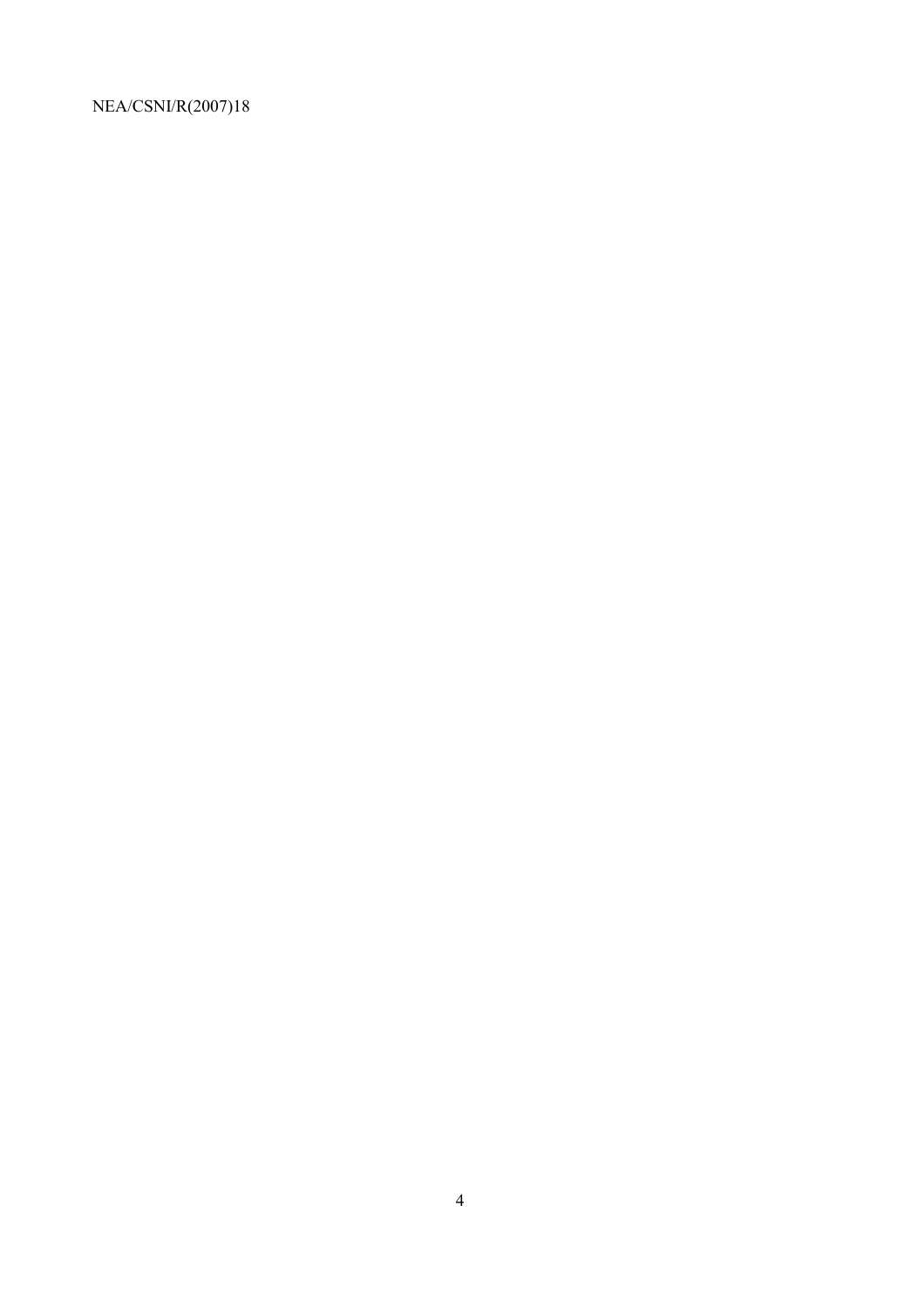# **COMMITTEE ON THE SAFETY OF NUCLEAR INSTALLATIONS**

The NEA Committee on the Safety of Nuclear Installations (CSNI) is an international committee made up of senior scientists and engineers, with broad responsibilities for safety technology and research programmes, and representatives from regulatory authorities. It was set up in 1973 to develop and co-ordinate the activities of the NEA concerning the technical aspects of the design, construction and operation of nuclear installations insofar as they affect the safety of such installations.

The committee's purpose is to foster international co-operation in nuclear safety amongst the OECD member countries. The CSNI's main tasks are to exchange technical information and to promote collaboration between research, development, engineering and regulatory organisations; to review operating experience and the state of knowledge on selected topics of nuclear safety technology and safety assessment; to initiate and conduct programmes to overcome discrepancies, develop improvements and research consensus on technical issues; to promote the coordination of work that serve maintaining competence in the nuclear safety matters, including the establishment of joint undertakings.

The committee shall focus primarily on existing power reactors and other nuclear installations; it shall also consider the safety implications of scientific and technical developments of new reactor designs.

In implementing its programme, the CSNI establishes co-operative mechanisms with NEA's Committee on Nuclear Regulatory Activities (CNRA) responsible for the program of the Agency concerning the regulation, licensing and inspection of nuclear installations with regard to safety. It also co-operates with NEA's Committee on Radiation Protection and Public Health (CRPPH), NEA's Radioactive Waste Management Committee (RWMC) and NEA's Nuclear Science Committee (NSC) on matters of common interest.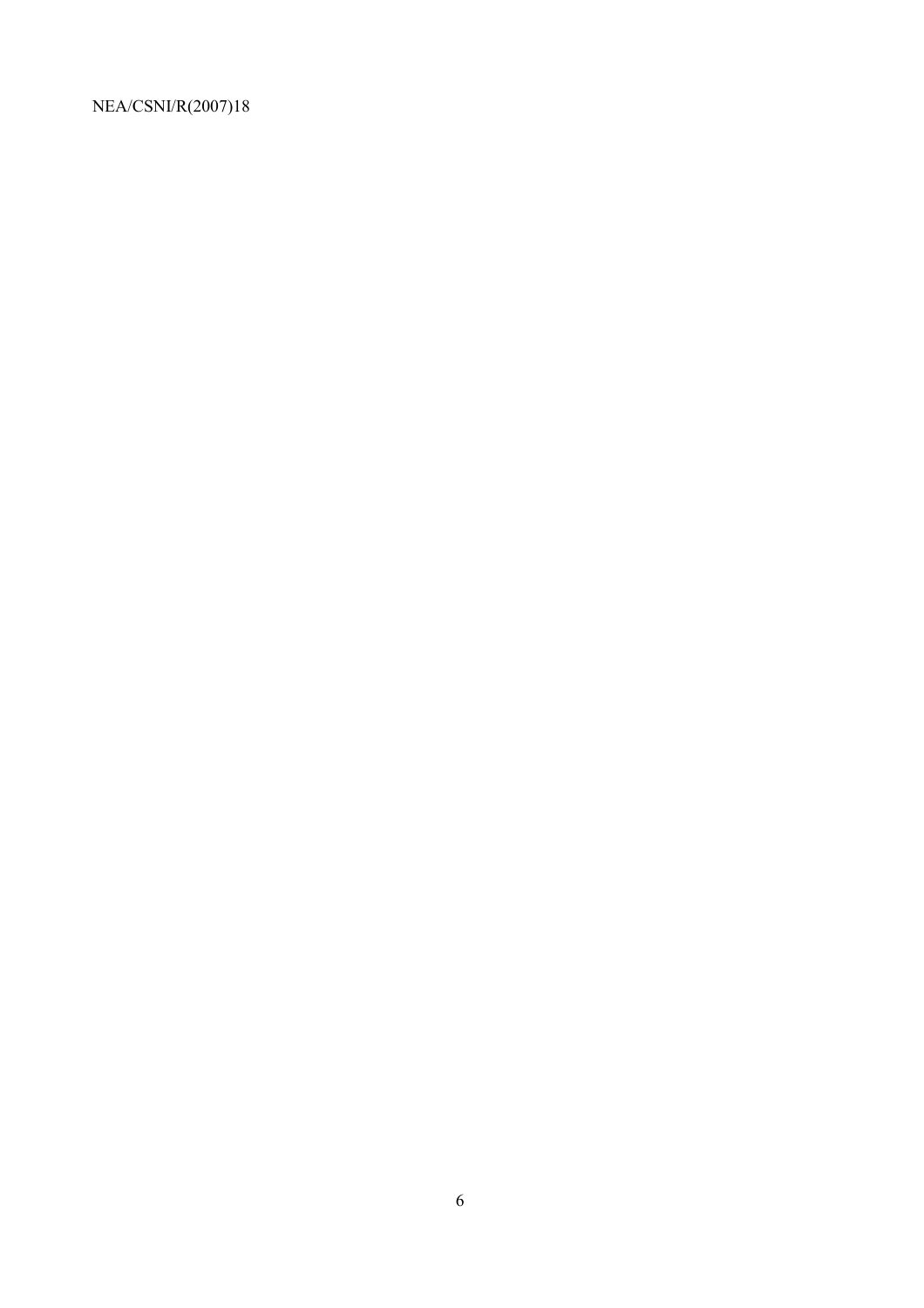# **FOREWORD**

The CSNI Workshop on Structural Reliability Evaluation and Mechanical Probabilistic Approaches of NPP Components was held from September 25 to 27, 2006 in Lyon, France hosted by Electricité de France, with the support from USNRC (USA), SKI (Sweden) and GRS (Germany).

Pressurised thermal shock continues to be an important issue for long-term operation. In the past, FALSIRE<sup>1</sup>,<sup>2</sup> and ICAS<sup>3</sup> benchmarks (OCDE-NEA projects) assessed deterministic approaches and first highlighted probabilistic issues. Probabilistic approaches are more and more widely used.

The CSNI and its Integrity of Components and Structures Working Group (IAGE WG) considered there was a need to clearly understand how calculations were performed in the different NEA member countries. Furthermore, recommendations on improvements or on common basis that could be adopted were found to be very valuable. Consequently, in June 2001 the CSNI initiated a benchmark on the probabilistic approach to examine the reactor pressure vessel – PROSIR Benchmark.

The main objectives of the PROSIR benchmark on "Probabilistic Approaches of RPV" were to:

- confirm performance of probabilistic approaches for RPV structural integrity
- compare and improve probabilistic fracture mechanic tools
- identify the major parameters and uncertainties that play a role in these approaches (e.g. flaw-type and distribution, toughness models and uncertainties, crack arrest, warm pre-stressing)
- issue some recommendations on best practices

The main objective of the Workshop was originally to discuss and disseminate the results of the OECD/NEA Probabilistic Structural Integrity of a PWR Reactor Pressure Vessel Benchmark (PROSIR). However, the Workshop objective has been broadened to cover probabilistic approaches of mechanical components in nuclear power plants.

The Workshop will assess the current practices and the state of the art with respect to these approaches. Learning from others is a key to success and progress. Information obtained as a result of this assessment will be utilised to develop a consensus on these approaches and identify issues or "gaps" in the present knowledge for the purpose of formulating and prioritising needs in this area.

The Workshop gathered 51 participants from 12 countries including the EC. Key players from the utilities, researchers and academy contribute to the discussion and share their experience and techniques on probabilistic approaches of mechanical components in nuclear power plants.

The CD-Rom attached to this copy contains full papers and presentations made at the Workshop.

 $\frac{1}{1}$  NEA/CSNI/R(1994)12 FALSIRE: phase 1: CSNI Project for Fracture Analyses of Large-Scale International Reference Experiments (phase 1): comparison report, 1994.

<sup>2</sup> NEA/CSNI/R(1996)1 FALSIRE: phase II: CSNI project for Fracture Analyses of Large- Scale International Reference Experiments, 1996.

<sup>3</sup> NEA/CSNI/R(1999)3 Comparison Report of RPV Pressurised Thermal Shock International Comparative Assessment Study (PTS ICAS).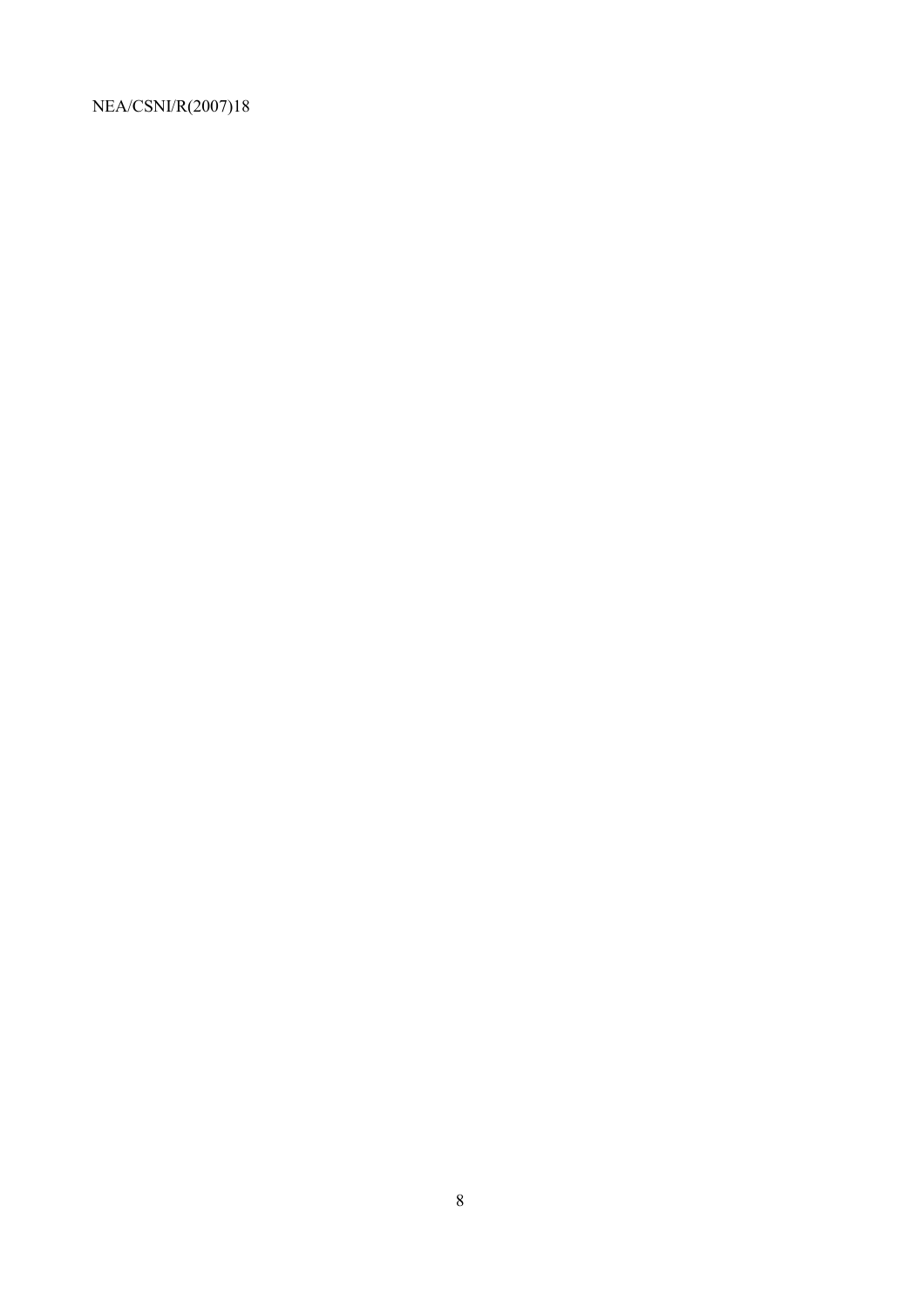# **ACKNOWLEDGEMENTS**

Gratitude is expressed to Electricité de France for hosting the Workshop and to Mr. Francoise Hedin, Deputy Director of EDF – SEPTEN, for introducing the Workshop and welcoming the participants. Special thanks to Mr. Claude Faidy,  $EDF - SEPTEN$ , Chairman of the Sub-Group on the Integrity of Metal Components of the CSNI Working Group on the Integrity of Components and Structures for his help, support and excellent organization.

Thanks are also expressed to the Workshop Scientific Committee and to the Chairpersons for their effort and co-operation.

### **Scientific Committee**

C. FAIDY (EDF, France) **Workshop Chairman NEA-IAGE-Metal TG Chairman** 

A. BLAHOIANU (CSNC, Canada) **NEA-IAGE WG Chairman** 

A. HUERTA (OECD/NEA) **NEA-IAGE WG Secretariat** 

| <b>B. BRICKSTAD</b> | SKI, Sweden           |
|---------------------|-----------------------|
| M. KIRK             | NRC, USA              |
| <b>J. SPANNER</b>   | EPRI, USA             |
| <b>J. SIEVERS</b>   | GRS, Germany          |
| T. DICKSON          | ORNL, USA             |
| V. PISTORA          | NRI, Czech Republic   |
| P. DILLSTROM        | Inspecta, Sweden      |
| S. CHAPULIOT        | CEA Saclay, France    |
| M. MARQUEZ          | CEA Cadarache, France |
| S. BLASSET          | AREVA Gmbh, Germany   |
| L. GANDOSSI         | JRC Petten, EC        |
| <b>M. MORALES</b>   | TECNATOM, Spain       |
| M. SUZUKI           | JAEA, Japan           |
| Y.H. CHOI           | KINS, Korea           |

### **Chairpersons**

| Session 1.1 | A. Huerta (OECD-NEA)<br>C. Faidy (EDF, FR)      |
|-------------|-------------------------------------------------|
| Session 1.2 | M. Kozluk (AECL, CAN)<br>E. Ardillon (EDF, FR)  |
| Session 2.1 | B. Brickstad (SKI, SWD)<br>E. Roos (MPA, GER)   |
| Session 2.2 | G. Roussel (AVN, BLG)<br>K. Onizawa (JAEA, JPN) |
| Session 3.1 | M. Kirk (NRC, USA)<br>S. Chapulliot (CEA, FR)   |
| Session 3.2 | C. Faidy (EDF, FR)<br>A. Huerta (OECD-NEA)      |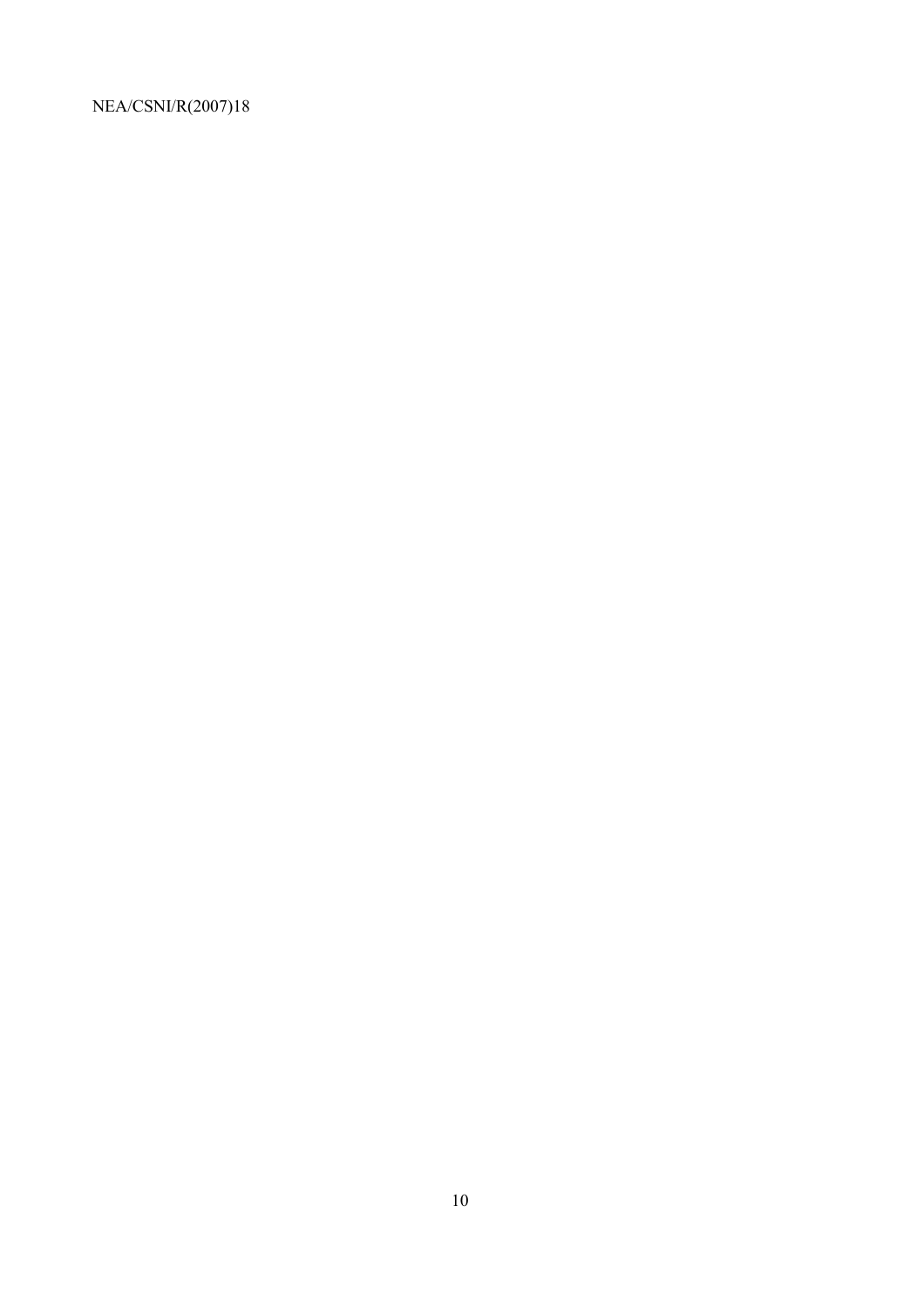# **TABLE OF CONTENT**

| $13 - 16$ |
|-----------|
| $17-19$   |
| $21 - 27$ |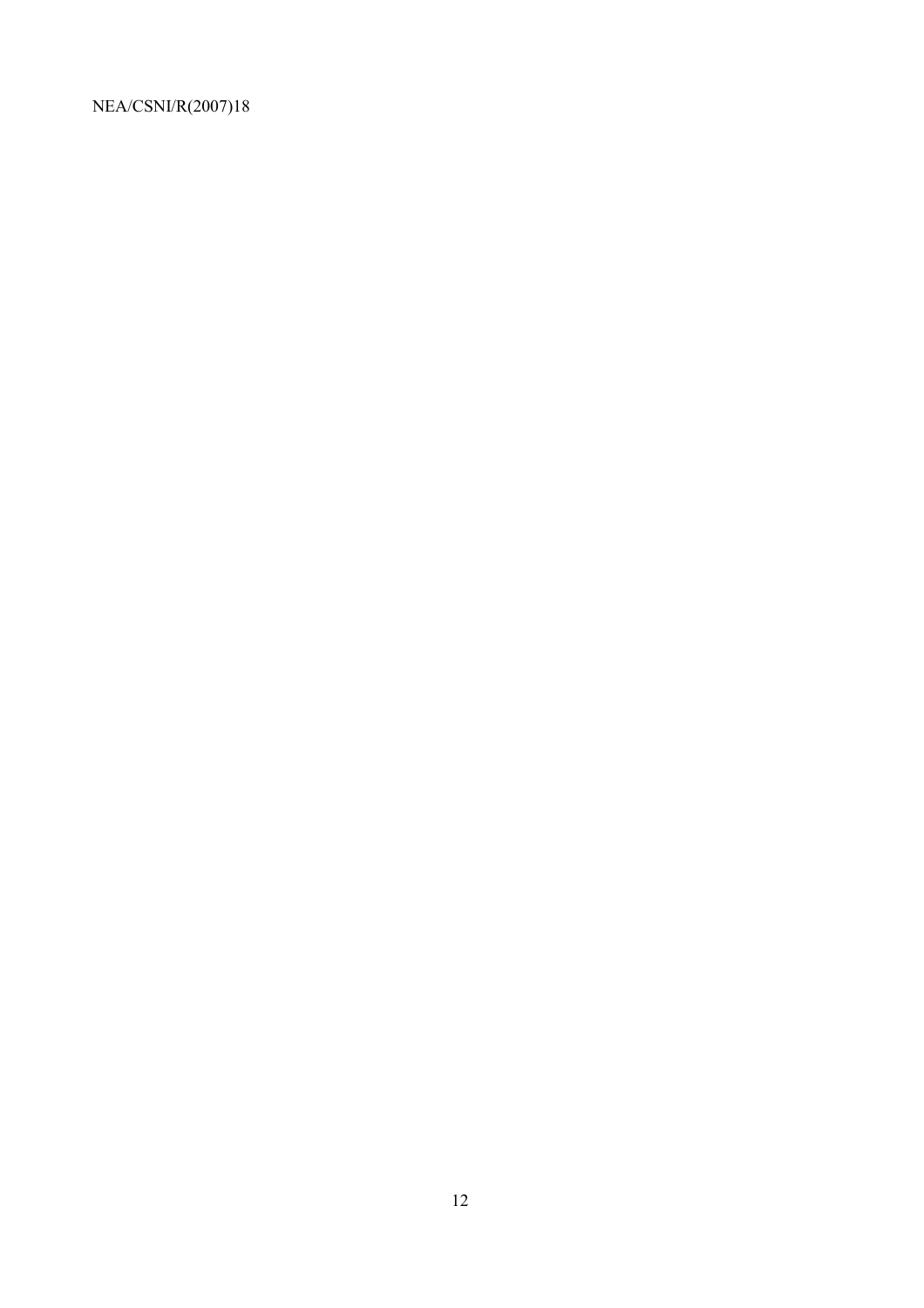# **GENERAL CONCLUSIONS AND RECOMMENDATIONS**

# **1. Deterministic versus probabilistic for safety analysis**

- − Probabilistic tools are essential to highlight effects of uncertainties around the deterministic criteria of safety analyses, in particular for structural integrity.
- − The level of integration in the decision process of probabilistic considerations on structural integrity of passive components:
	- is different by country (from decision based on risk level in some countries to no consideration in a few other countries)
	- need a large investment from all partners (Utilities, Safety Authorities and Technical Support Organisations) to obtain conclusion acceptance
	- $\bullet$  can be completed by "economic" considerations
- − Moving to probabilistic approaches need:
	- validation and verification of methods, tools, models, data
	- minimum international harmonization

These important points have been discussed all along the Workshop on the basis of 2 typical structural integrity examples, the RPV integrity under pressurized thermal shocks and the piping system integrity (degradation acceptance to continue operation or leak before break).

The more active country in this domain is the USA with a large involvement of USNRC research and US nuclear industry. It's accepted in some conditions to decide on risk level, after an extensive work program on many years with all the parties associated.

But, many other countries are active in this direction - Sweden, Canada, Japan, UK, Korea, Czech Republic. Spain is supporting the ideas with a limited investment. In France, different actions are on-going at the utility level but not discussed yet with the Safety Authority. Germany has a limited investment and no acceptance from the Safety Authority.

# **2. Conclusion and recommendation**

# *2.1 PROSIR RR*

- *2.1.1 Major conclusions* 
	- − With same data and same models and criteria the results are in a good agreement for crack initiation of a single crack, but not perfect for the moment for flaw distribution.
	- − The brittle rupture model and uncertainty effects cannot be analysed globally, but it will be better to look at them separately.
	- − Some "user" error or un-precise "specification" can lead to major final result errors.
	- − The link between deterministic sensitivity studies and different probabilistic analysis is essential.
	- − After some consideration of thermo-mechanical stresses, the K estimation scheme and the corresponding criteria has been discussed (plasticity effects, crack arrest, WPS).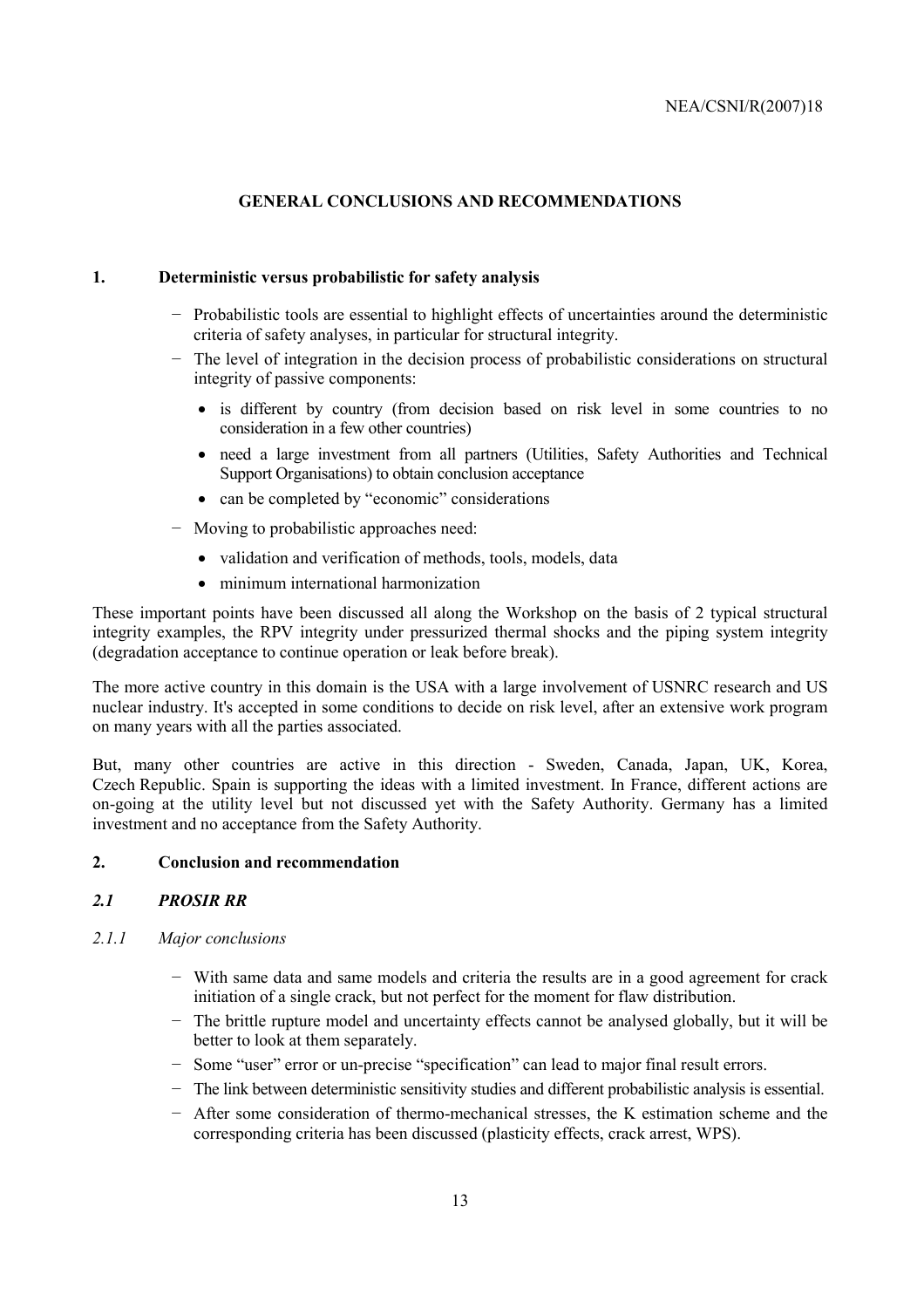- − Intermediate validation of the PFM analysis is important for verification of the result validity.
- − Crack arrest has not been covered in this part of the work, but will be in a complementary program.
- − More parametric and sensitivity studies are necessary (in a complementary program).

### *2.1.2 Recommendations*

- − Finish the existing phase through a final report with all the results (after checking that all the data are in their last version for each partners) and major updated conclusions.
- Make a specific effort to understand the reasons of differences for crack initiation through a flaw distribution (RR4).
- Integrate NURBIM EC project and PROSIR recommendations.

### *2.1.3 Future activity*

- − Continuation of PROSIR in 2007
	- consider crack arrest and warm pre-stressing in few cases
	- perform complementary sensitivity studies
	- finalise the methodology in a best practice document for RPV crack initiation and crack arrest of one crack in a flaw distribution under Pressurized Thermal Shock
	- move to a similar work on other type of problems like piping degradation and LBB, or SG tubes (to be discussed at the next IAGE meeting in April 2007)

# *2.2 PTS analysis: practical application and consequences*

### *2.2.1 Summary and conclusion*

- − The more complete analysis has been done in the USA, many other countries are in pilot studies phase and starting discussion with their own regulators.
- − Different level of criteria:
	- from crack initiation to crack arrest, with or without warm pre-stressing or constraint correction
	- up to risk consideration (CDF and LERF) to define the acceptable risk contribution of the RPV failure
- − Final results are very high in terms of RT<sub>NDT,PTS</sub> (more than 150°C for plate type of RPV with longitudinal welds, largely more than that for forge rings type of RPV).
- − Now, USNRC is looking with ORNL on consequences in relaxing this PTS criteria:
	- on the initial design criteria (ASME III appendix G) design rules are not re-evaluated with deterministic rules during operation for level C and D transients (these transients are only considered in the probabilistic PTS screening criteria, with some beyond design transients)
	- on the P-T limit curve (*on going*)
		- ! some results show that crack smaller than 1/4t and the removal of Safety Factor 2 on pressure, did not increase risk level (RPV failure), if WPS is considered
		- ! the key parameter during the cool-down is the duration at maximum pressure
	- on the acceptance standard of flaws in operation (Section XI- IWB) *to be done*
	- on flaw evaluation in operation (Section XI- Appendix A) *to be done*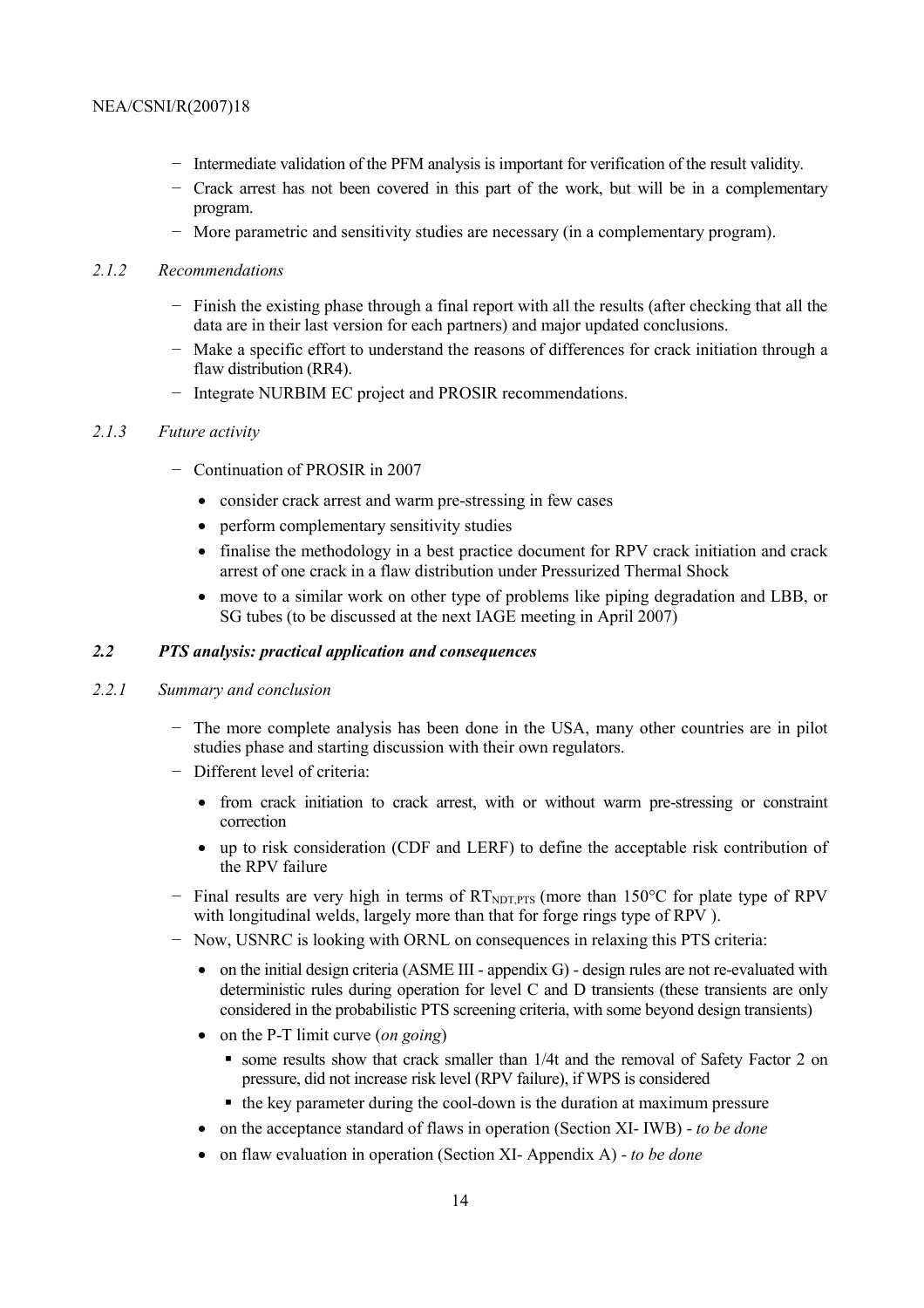- − In general, it's not a regulatory request to justify the ISI performance by a detailed deterministic approach; the USA probabilistic PTS screening criteria does not take into account any periodic ISI; in general, the PTS screening criteria covers all the possible transients with their own frequency (including re-pressurisation transients or cold overpressure).
- − All these probabilistic approaches can affect the existing operation rules in many different directions.
- − Concerning the other countries the discussion with the regulators on RPV is just starting, but they are on the way to develop their own PTS screening criteria for their own plants with similar criteria. Some, like France, are more concerned by forged ring and crack initiation, in order to develop new safety factors, including effects of uncertainties on the major influencing parameters.

# *2.2.2 Recommendations*

- − Finally, a global consistency between the different approaches are needed (design, P-T, PTS, flaw evaluation) to assure a safe behaviour of RPV.
- − Transferability of results, like PTS screening criteria, has to be reviewed in detail.
- − RPV PTS probabilistic approaches are efficient if a large investment is done by the different parties (Utility, Regulator and Technical Support Organisations).

# *2.3 LBB and piping application*

- *2.3.1 Summary and conclusion* 
	- − Two complementary objectives on piping integrity probabilistic approaches risk informed ISI and LBB (including LB-LOCA re-definition).
	- − All of them have a key request good understanding of the different degradation mechanisms.
	- − Again, probabilistic tools are essential to highlight effects of uncertainties around the deterministic criteria of piping integrity analyses.
	- − All the decisions are done for the moment on the basis of deterministic approaches, but in some countries the risk evaluation can be done in a probabilistic way to justify limited time of operation.
	- − For piping system the analysis results are more expressed in relative risk than in absolute risk level.
	- − A complete review of probability of leak versus failure has been done in USA between USNRC and industry, for main coolant loop and connected lines. The complete detail probabilistic work is too complex and time consuming for the moment (due to the number of degradation mechanisms to analyze) and an "expert elicitation", with specific and detailed procedures, has been used to quantify the risk level and define a more realistic size for the LB-LOCA on USA plants (between 8" and 12"); without consideration of some external events like seismic loads.
	- − Different other examples are presented from Sweden, Canada, Germany and Czech Republic.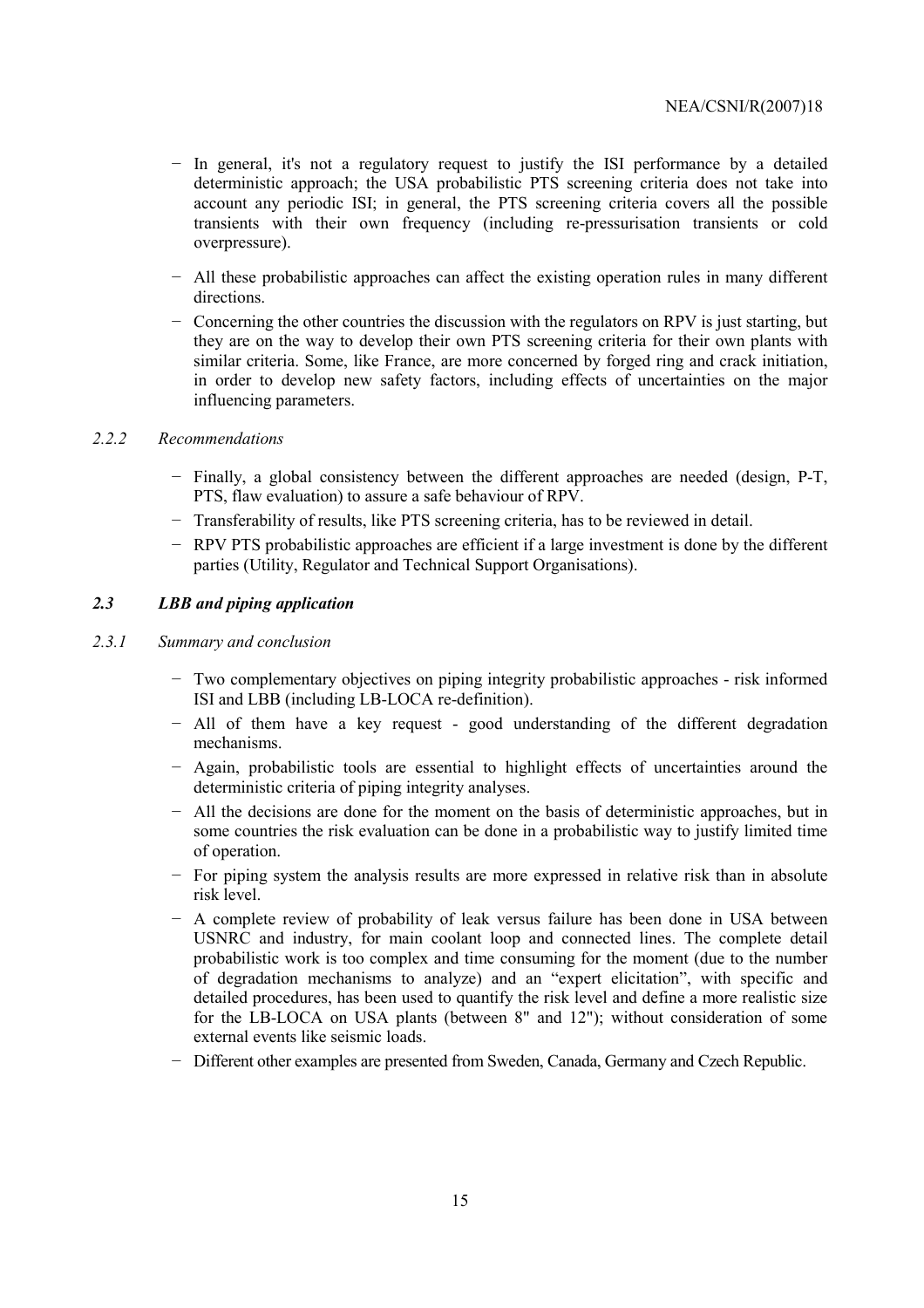# *2.3.2 Recommendations*

- − Probabilistic highlights of margins for structural integrity of piping systems (including LBB) is an essential tool for decision makers (Utility and Regulators).
- − The development of methods, tools, models and data for different degradation mechanism and leak flow rate / leak detection capability are key issues to obtain results with a reasonable confidence level.
- − For piping system it's generally easier to work on relative risk improvement than in absolute risk level.
- − Precise procedure to perform "expert elicitation" has to be developed.

# *2.4 Other applications*

# *2.4.1 Partial safety factors*

- − Example for flaw evaluation in ductile piping system has been presented by EDF.
- − A procedure to optimise the safety factors on crack size, load and material properties  $(J<sub>IC</sub> criteria)$  in piping systems has been described.
- − The methodology has been applied and integrated in the flaw evaluation procedure of the French RSE M Code and accepted by the French Safety Authority.

# *2.4.2 Canister*

- − Example of a different application using probabilistic at the design level and to define an operation surveillance strategy.
- − This particular point is largely under discussion at the ASME Code level how probabilistic highlights can be introduced at the design level?

# **3. General conclusion**

- − Probabilistic approaches give largely more information than a pure deterministic evaluation with the same level of knowledge (methods, tools, models, data).
- − Now, it is an essential tool to highlight effects of uncertainties around the deterministic criteria for structural integrity of safety class components.
- − The connection between the probabilistic highlights and pure deterministic approaches seems to be clear in the USA and is under discussion between users and regulators in many other countries (for example in the USA, without any crack over the ISI performance criteria, the level C and D transients are only considered for the probabilistic PTS screening criteria).
- − These connections can be derived in different manners:
	- just highlights when some regulatory margins are close to the criteria
	- risk informed analysis
	- fitting of safety factors with reliability targets
- − Applications are different for a unique high safety concerned component like RPV or numerous components affected by different degradation mechanisms (piping systems or steam generator tubes), but, in all cases a reasonable knowledge of the degradation mechanism (empirical or theoretical) is essential to be confident in the results
- − A large investment of all the parties is necessary to use the results Utility, Regulator, Technical Support Organisations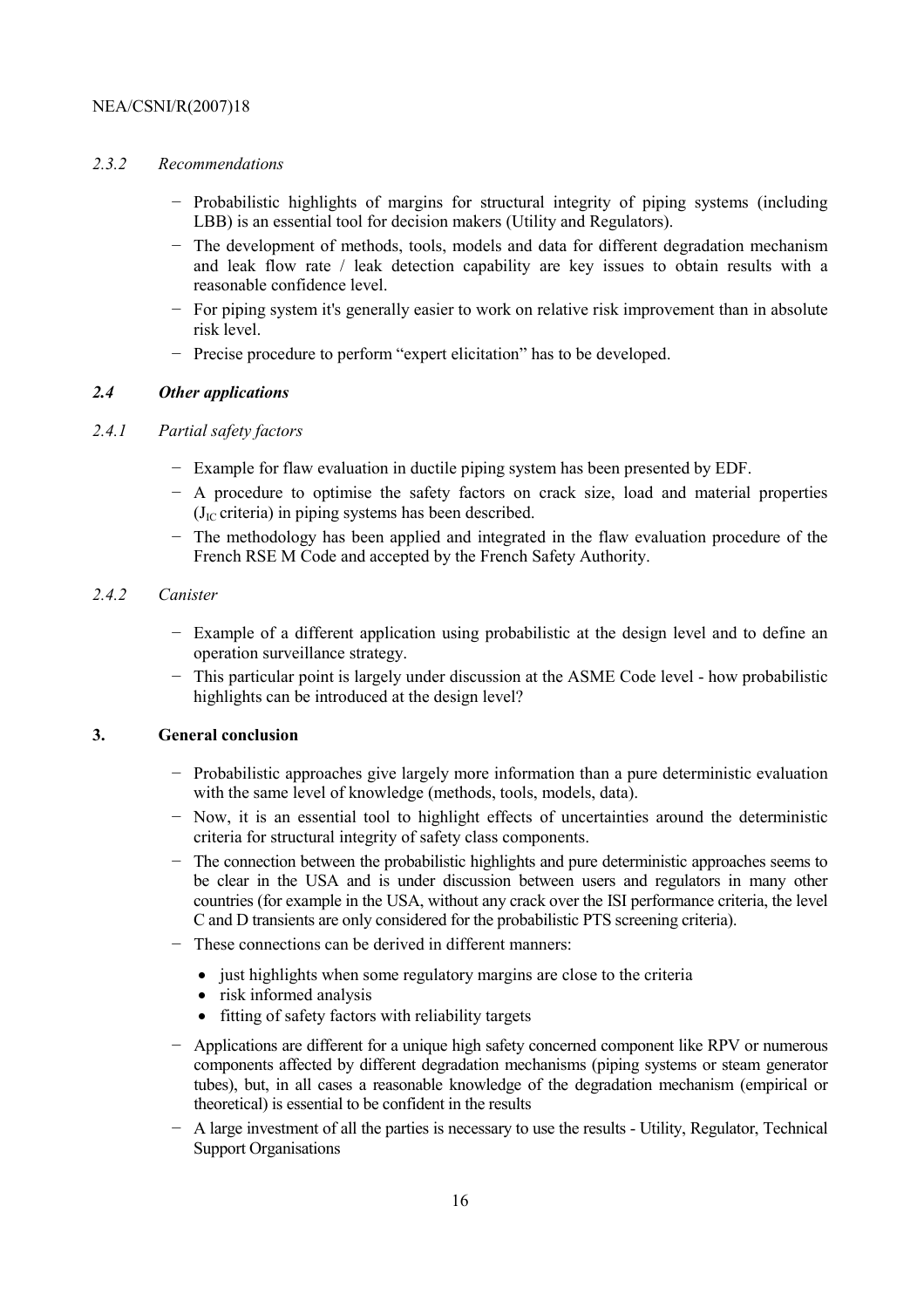# **WORKSHOP PROGRAMME**

### **Session 1.1: Opening Session**

**Chairpersons: Mr. A. Huerta (OECD-NEA) – Mr. C Faidy (EDF-FR)** 

- Welcome by EDF-SEPTEN. *Francoise Hedin, Deputy Director of EDF - SEPTEN*
- Welcome from OECD and Workshop objective. *A Huerta (OECD-NEA)*
- PROSIR General Presentation *C Faidy (EDF-FR)*
- PROSIR Deterministic Results and Recommendations. *C Faidy (EDF-FR)*
- PROSIR Comparison of K Estimation Schemes. *S Chapuliot (CEA-FR)*

# **Session 1.2:**

**Chairpersons: Mr. M Kosluk (AECL-CAN) – Mr. E. Ardillon (EDF-FR)** 

- PROSIR Detailed Presentation of Probabilistic Results. *C Faidy (EDF-FR)*
- PROSIR Discussions of Differences in PFM Solutions. *T Dickson (ORNL-USA)*
- PROSIR Parametric Studies. *S Chapuliot (CEA-FR)*
- Identification of the Key Parameters in the PROSIR Round Robin Exercise. *P Dillstrˆm, (Inspecta Technology AB, SWD)*
- PROSIR Recommendations Conclusions and General Discussion.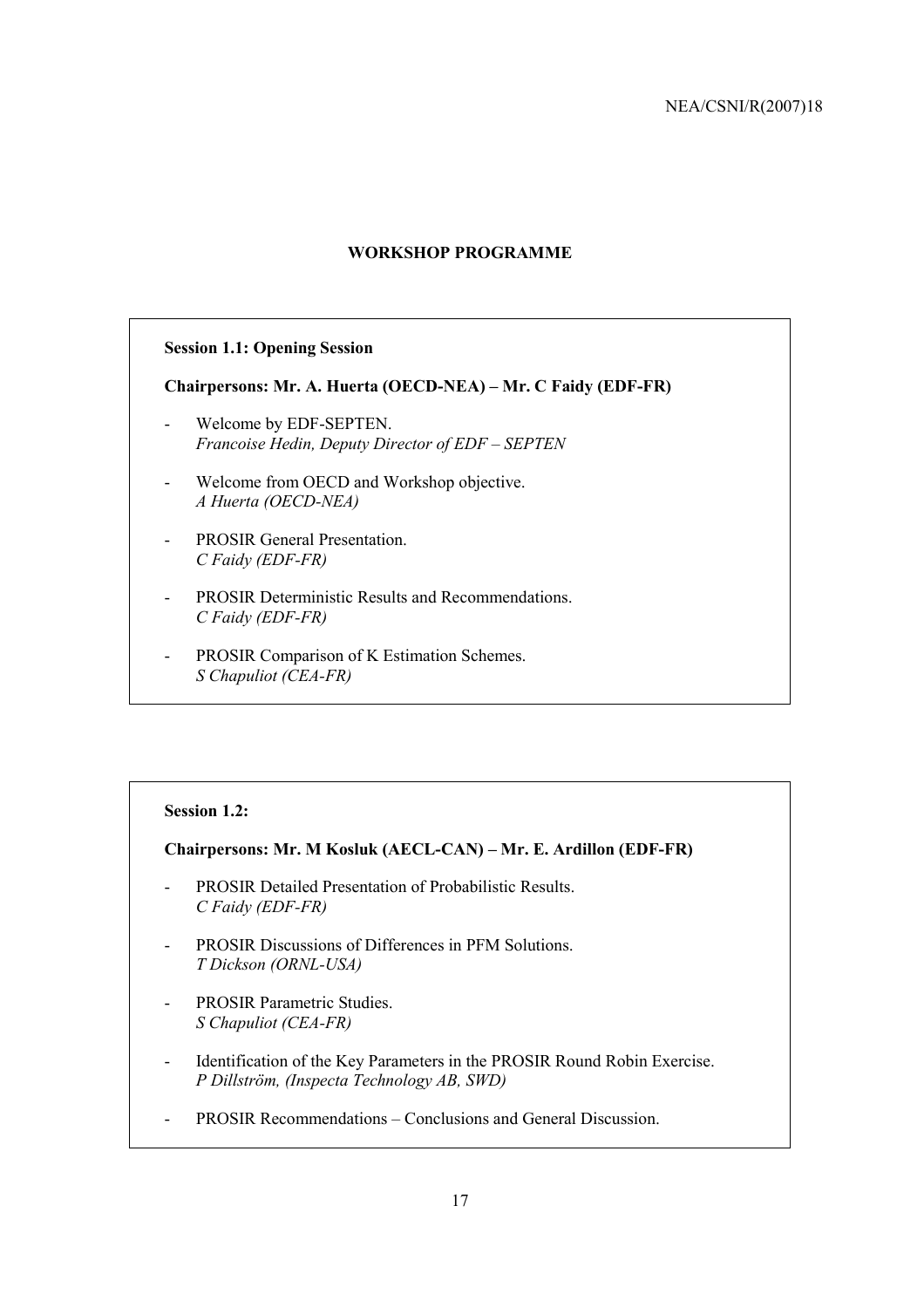# **Session 2.1:**

### **Chairpersons: Mr. B Brickstad (SKI-SWD) – Mr. E Roos (MPA-GER)**

- An Overview of the USA Pressurized Thermal Shock Evaluation. *M Kirk (NRC-USA) and T Dickson (ORNL-USA)*
- Structural Integrity Analysis of Reactor Pressure Vessel Using Probabilistic Fracture Mechanics Analysis Code: PASCAL.  *K Onizawa (JAEA-JPN)*
- French Probabilistic Pilot Study on Reactor Pressure Vessel Integrity.  *E Meister (EDF-FR)*
- Korean Probabilistic Evaluation of RV Integrity under Pressurized Thermal Shock.  *G Sohn (KOPEC-KOR)*

### **Session 2.2:**

### **Chairpersons: Mr. G Roussel (AVN-BLG) – Mr. K Onizawa (JAEA-JPN)**

- Probabilistic Approach to PTS Evaluation for VVER RPVs.  *V Pistora (NRI-CR)*
- Risk-based Fracture Evaluation of Reactor Vessels Subjected to Cool-down Transients Associated with Normal Shutdown. *T Dickson (ORNL-USA)*
- Fitting of 3-Parameters Weibull and Log-Normal Distributions on Fracture Toughness Data. *M MarquËs (CEA-FR)*
- LBLOCA Redefinition to Support 50.46 Rulemaking. *M Kirk (NRC-USA)*
- A Probabilistic Approach to Leak before Break Demonstration. *P Dillstrˆm, (Inspecta Technology AB, SWD)*
- Application of the Simulation Based Reliability Assessment to LBB Concept. *L Pecinka (NRI-CR)*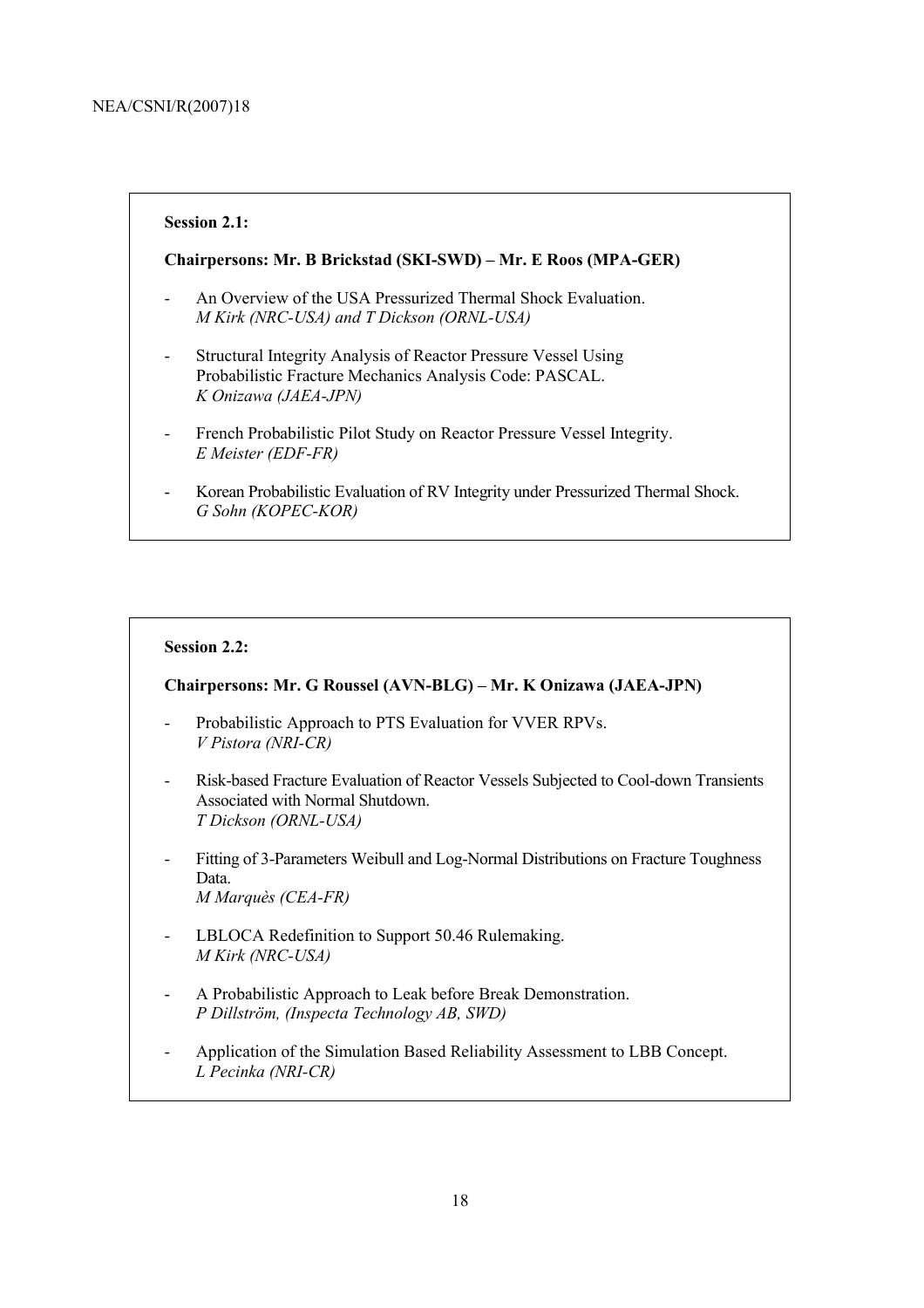# **Session 3.1:**

# **Chairpersons: Mr. M Kirk (NRC-USA) – Mr. S Chapuliot (CEA-FR)**

- The Need for a Probabilistic Approach to Manage Cracking of Carbon Steel Reactor Coolant Piping at the Point Lepreau Generating Station. *T Gendron (AECL-CAN)*
- Development and Applications of Analysis Methods for Evaluating Structure Reliability of Piping Components. *H Grebner (GRS-GER)*
- Probabilistic Approaches for Safety Margin Assessment on the Mechanical Components of the French Operating NPPs. *E Ardillon (EDF-FR)*
- Probabilistic Analysis of Canister Inserts for Spent Nuclear Fuel. *P Dillstrˆm, (Inspecta Technology AB, SWD)*
- Current and Potential Applications of Probabilistic Methods to Ageing Management in CANDU NPP Structural Components. *K Dinnie (NSSL-CAN)*

### **Session 3.2:**

# **Chairpersons: Mr. C Faidy (EDF-FR) – Mr. A Huerta (OECD-NEA)**

- Round Table on Probabilistic Approach and Safety Analysis.
- Workshop Recommendations and Conclusions.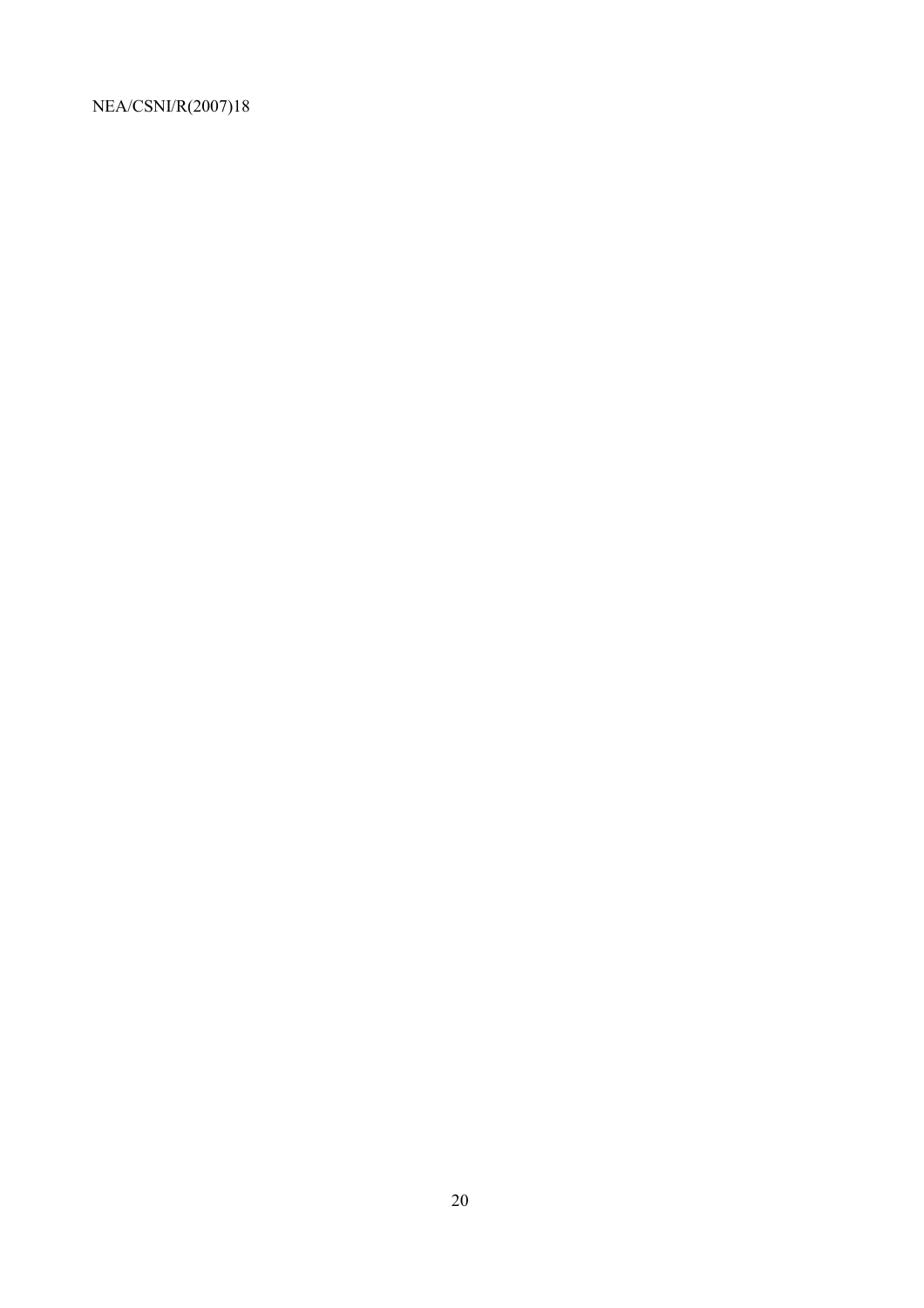# **LIST OF PARTICIPANTS**

### **BELGIUM**

 Avenue Ariane, 7 B-1200 Brussels

MALEKIAN, Christian Tel: +32 2 773 9745 Tractebel Energy Engineering Fax: +32 2 773 9900 7, Avenue Ariane B-1200 Brussels

 ROUSSEL, Guy Tel: +32 02 528 0246 Association Vincotte Nuclear (AVN) Fax: +32 02 528 0102 Projects & Experience Management Division Eml: gr@avn.be 148, rue Walcourt 1070 Brussels

### **CANADA**

 DINNIE, Keith S. Tel: +1 416 592 8328 Director, Risk Informed Methods Fax: +1 416 592 6842 H04 D15 700 University Avenue Toronto, Ontario M5G 1X6

GENDRON, Tracy Tel: +1 613 584 8811 ext 4207 Manager, Heat Transport System Integrity Eml: gendront@aecl.ca Atomic Energy of Canada, Ltd Chalk River Laboratories Chalk River, Ontario, KOJ1PO

 KOZLUK, Michael J. Tel: +1 905 823 90 60 ext 4326 Principal Engineer, Component Integrity Eml: kozlukm@aecl.ca Atomic Energy of Canada Limited 2251 Speakman Drive Mississauga, Ontario

SLADE, John Tel: +1 506 659 7633 Point Lepreau G.S, P.O. Box 600 Lepreau, NB, E5J 2S6

CLAEYS, François Tel: +32 2 773 8403 Senior Engineer Fax: +32 2 773 89.00 Tractebel – Suez Eml: francois.claeys@tractebel.com

Dept. Production Nuclear Eml: christian.malekian@tractebel.com

Nuclear Safety Solutions Ltd. Eml: keith.dinnie@nuclearsafetysolutions.com

Technical Advisor Fax: +1 506 659 6674 NB Power Nuclear Eml: jslade@nbpower.com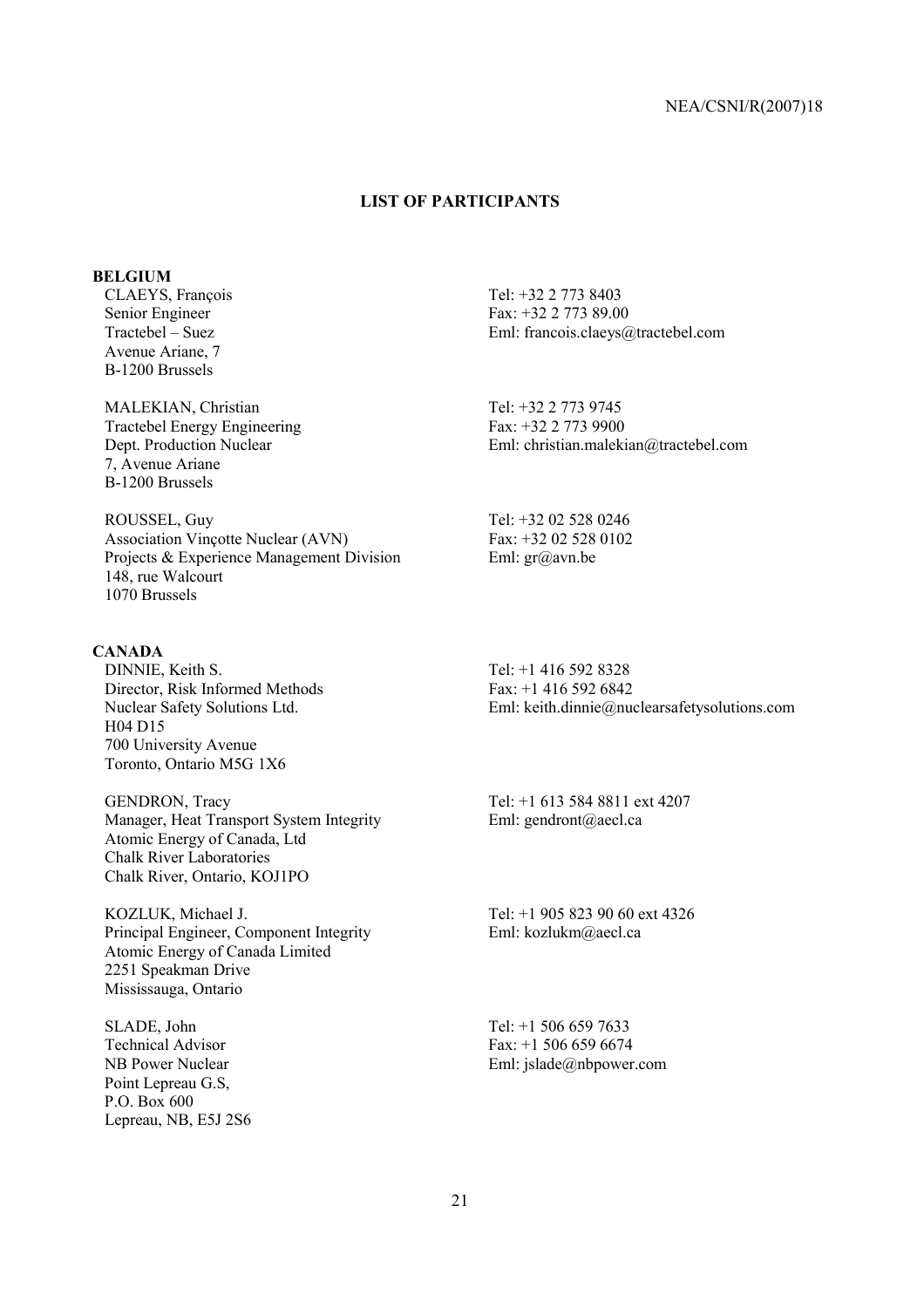# **CZECH REPUBLIC**

Senior Research Worker Fax: +420 220 940 519 Division of Integrity and Technical Engineering Eml:  $pel@uiv.cz$  Nuclear Research Institute plc Husinea-Rez 130 25068 Rez

PISTORA, Vladislav Tel: +420 266 173 220 Senior Research Fax: +420 220 940 519 Division of Integrity and Technical Engineering Eml: pis $\omega$ ujv.cz Nuclear Research Institute plc Husinea-Rez 130 25068 Rez

### **FRANCE**

 ARDILLON, Emmanuel Tel: +33 1 30 87 85 89 Research Engineer Fax: +33 1 30 87 82 13 EDF Research & Development Eml: emmanuel.ardillon@edf.fr 6 quai Watier 78401 Chatou Cedex

BEZDIKIAN, Georges Tel: +33 1 43 69 38 48<br>Engineer Project Manager Fax: +33 1 43 69 30 68 Engineer Project Manager EDF-DPN Eml: georges.bezdikian@edf.fr CAP AMPERE - 1 Place Pleyel 93282 Saint Denis

CHAPULIOT, Stéphane Tel: +33 1 69 08 95 82 CEA-Saclay Fax: +33 1 69 08 87 84<br>91191 GIF/Yvette Eml: stephane.chapuliot

CHEVALIER, Yoan Tel: +33 4 72 82 74 85 Engineer Fax: +33 4 72 82 76 99 12-14 avenue Dutrievoz, 69628 Villeurbanne Cedex

 CHURRIER-BOSSENNEC, Henriette Tel: +33 4 72 82 1 10 EDF SEPTEN Fax: +33 4 72 82 76 99 12-14 avenue Dutrievoz, Eml: henriette.churrier@edf.fr 69628 Villeurbanne Cedex

FAIDY, Claude Tel: +33 4 72 82 72 79 Consultant Engineer Fax: +33 4 72 82 76 99 EDF-SEPTEN Eml: claude.faidy@edf.fr 12-14 avenue Dutrievoz 69628 Villeurbanne Cedex

Tel: +420 266 172 610

Eml: stephane.chapuliot@cea.fr

EDF SEPTEN Eml: yoan.chevalier@edf.fr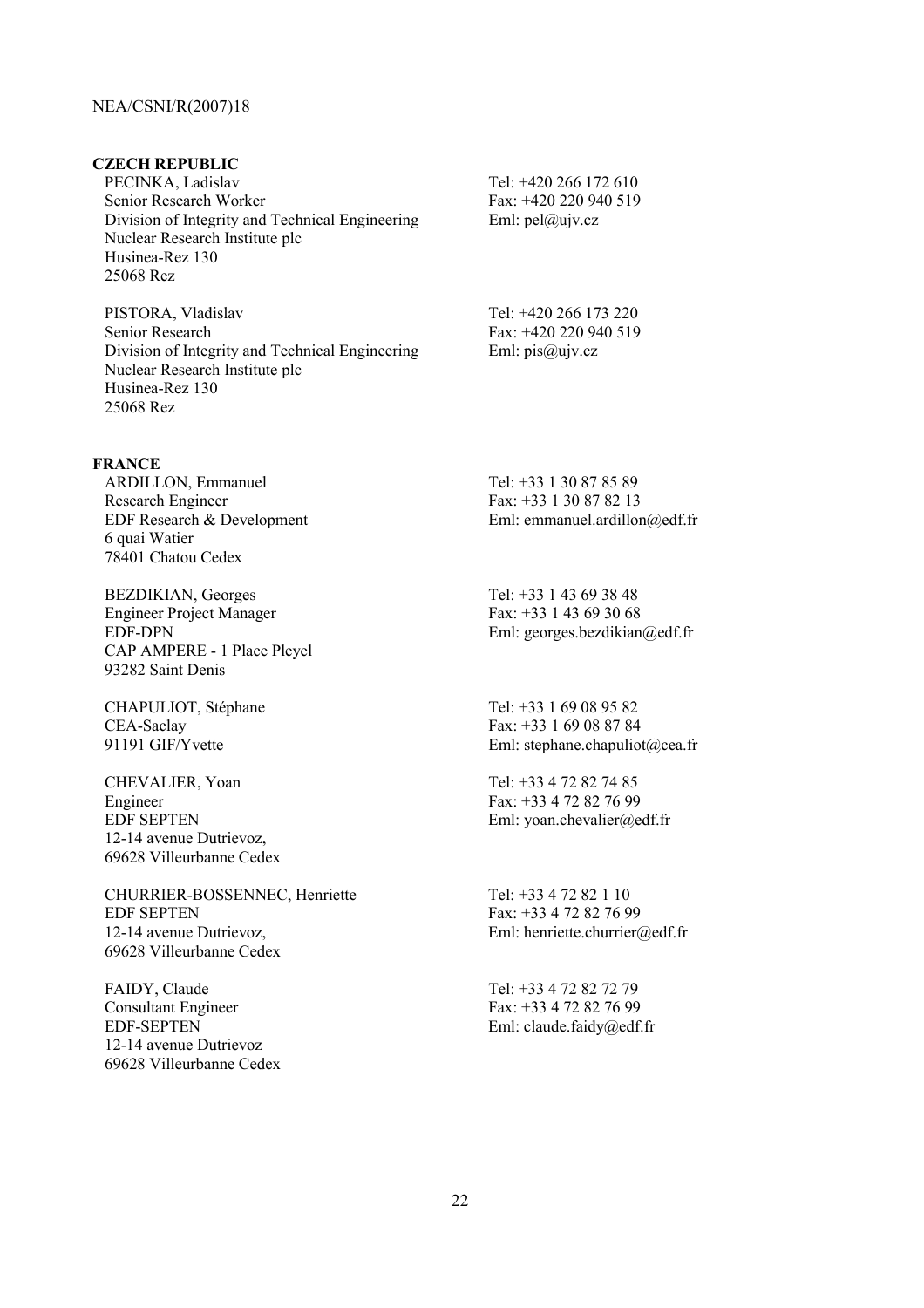HEDIN, Francois Tel: +33 4 72 82 75 37 Deputy Director Fax: +33 4 72 82 76 92 12-14 avenue Dutriévoz 69628 Villeurbanne Cedex

IZARD, Jean Pierre Tel: +33 1 47 96 07 26 Mechanical Engineer Fax: +33 1 47 96 29 34 Tour AREVA 92084 La Défense Cedex

LACAILLE, Pierre  $Tel: +33 \t1 \t46 \t96 \t49 \t98$ Risk & Reliability Engineer<br>AREVA NP<br>Femi-pierre lacaille@ar Tour AREVA 92084 - Paris la Défense

LESTANG, Frederic Tel: +33 4 72 82 71 27 12 av. Dutrievoz 69628 Villeurbanne Cedex

MARQUES, Michel Tel: +33 4 42 25 71 31 CEA Fax: +33 4 42 25 24 08 13108 St Paul-Lez-Durance

MATHIEU, Victor Tel: +33 1 47 96 32 35 Mechanical Engineer Fax: +33 1 47 96 29 34 Tour AREVA 92084 La Défense Cedex

MEISTER, Eric Tel: +33 4 42 59 05 14 EDF SEPTEN Eml: eric.meister@edf.fr 12-14 avenue. Dutrievoz, 69628 Villeurbanne Cedex

 MEZIERE, Yves Tel: +33 4 72 82 74 86 EDF-SEPTEN Fax: +33 4 72 82 76 96 12-14 avenue Dutrievoz Eml: yves.meziere@edf.fr 69628 Villeurbanne Cedex

NEDELEC, Michel Tel: +33 1 58 35 91 09 Bat. 08, CEN/FAR Fax: +33 1 47 46 10 14 B.P. No. 17 Eml: michel.nedelec@irsn.fr F-92265 Fontenay-Aux-Roses Cedex

PAGES, Claude Tel: +33 1 43 69 29 76<br>Project Manager Fax: +33 1 43 69 30 68  $EDF - DPN$  Eml: claude.pages@edf.fr CAP AMPERE - 1 Place Pleyel 93282 Saint Denis

EDF-SEPTEN Eml: francois.hedin@edf.fr

AREVA NP Eml: jeanpierre.izard@areva.com

Eml: pierre.lacaille@areva.com

EDF SEPTEN Eml: frederic.lestang@edf.fr

Batiment 212 Eml: michel.marques@cea.fr

AREVA NP Eml: victor.mathieu@areva.com

Fax: +33 1 43 69 30 68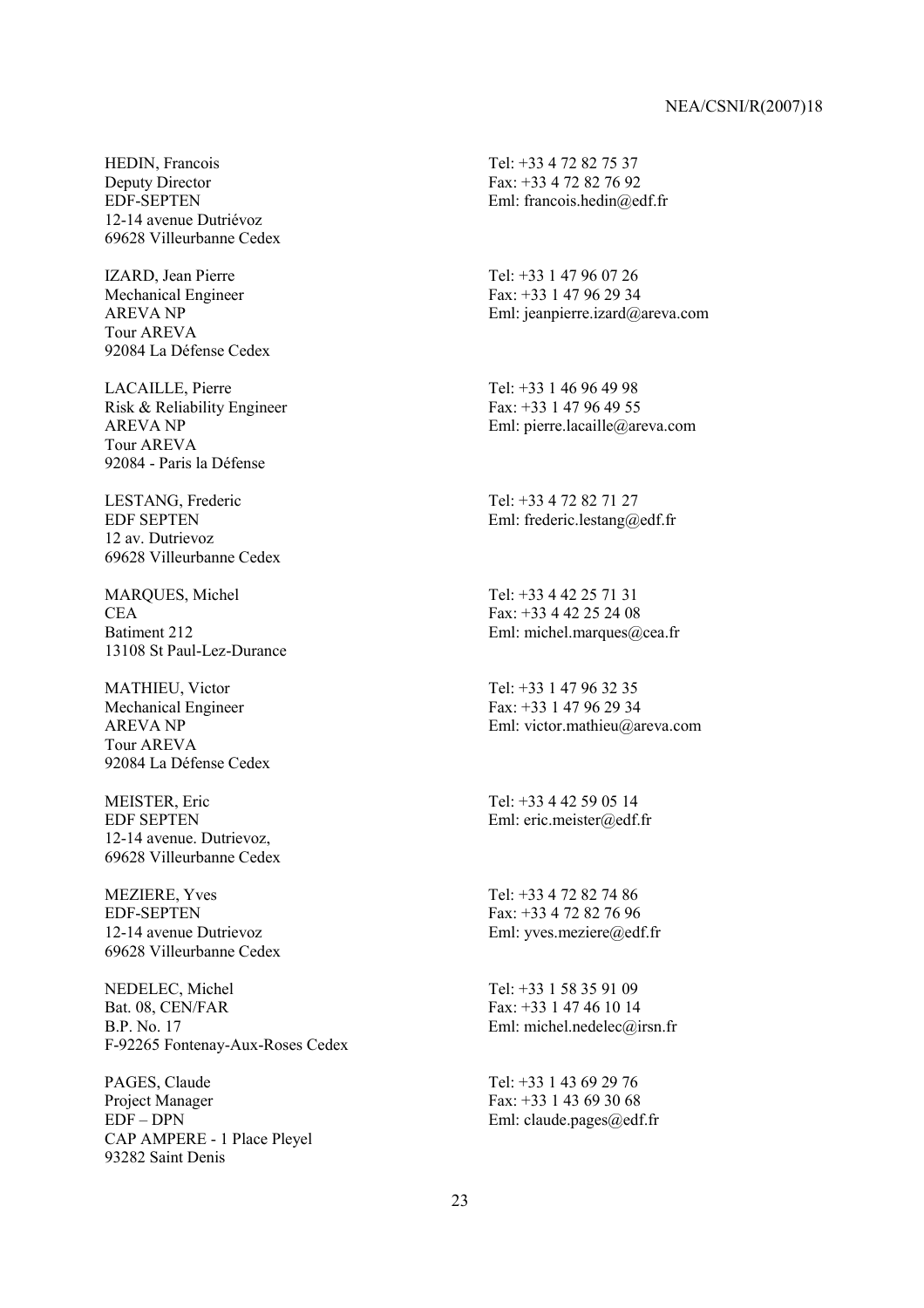TURATO, Silvia Tel: +33 1 30 87 85 14 Research Engineer Fax: +33 1 30 87 82 13 EDF Research & Development Eml: silvia.turato@edf.fr 6 Quai Watier 78401 Chatou Cedex

VAUCHER, Rachel Tel: +33 3 80 29 40 33 Project Manager Fax: +33 3 80 29 40 88 BCCN - DRIRE Bourgogne 15-17, avenue Jean Bertin, BP16610 21066 Dijon Cedex

YAMEOGO, Arsene Tel: +33 1 60 73 62 30<br>Research Engineer Fax: +33 1 60 73 65 59 EDF Research and Development Eml: arsene.yameogo@edf.fr Avenue des Renardieres Ecuelles BP 46 77818 Moret/Loing Cedex

DGSNR Eml: rachel.vaucher@asn.minefi.gouv.fr

Fax: +33 1 60 73 65 59

**GERMANY**<br>BLASSET, Sebastien Areva ANP GmbH Fax: +49 9131 97398 NTM-G Eml: sebastien.blasset@areva.com Fracture Mechanics - Safety Analysis Freyeslebenstr.1 D - 91058 Erlangen

GREBNER, Hans Tel: +49 221 2068 738 Structural Mechanics Dept Fax: +49 221 2068 442 Gesellschaft für Anlagen-und Eml: hans.grebner@grs.de Reaktorsicherheit (GRS) mbH Schwertnergasse 1 D-50667 Koln

HOHE, Jörg Tel: +49 761 5142 340 Fraunhofer Institut für Werkstoffmechanik Fax: +49 761 5142 401 Wöhlerstrasse 11 end in Eml: joerg.hohe@iwm.fraunhofer.de 79108 Freiburg

ROOS, Eberhard Tel: +49 711 685 62604 Materials Testing Institute (MPA) Fax: +49 711 685 63144<br>University of Stuttgart Eml: eberhard.roos@mpa Pfaffenwaldring 32 70569 Stuttgart

SCHULER, Xaver Tel: +49 711 685 62601 Head of Department Computation Fax: +49 711 685 63053 University of Stuttgart Pfaffenwaldring 32 70569 Stuttgart (Vaihingen)

Tel: +49 9131 18 92361

Eml: eberhard.roos@mpa.uni-stuttgart.de

Materials Testing Institute (MPA) Eml: xaver.schuler@mpa.uni-stuttgart.de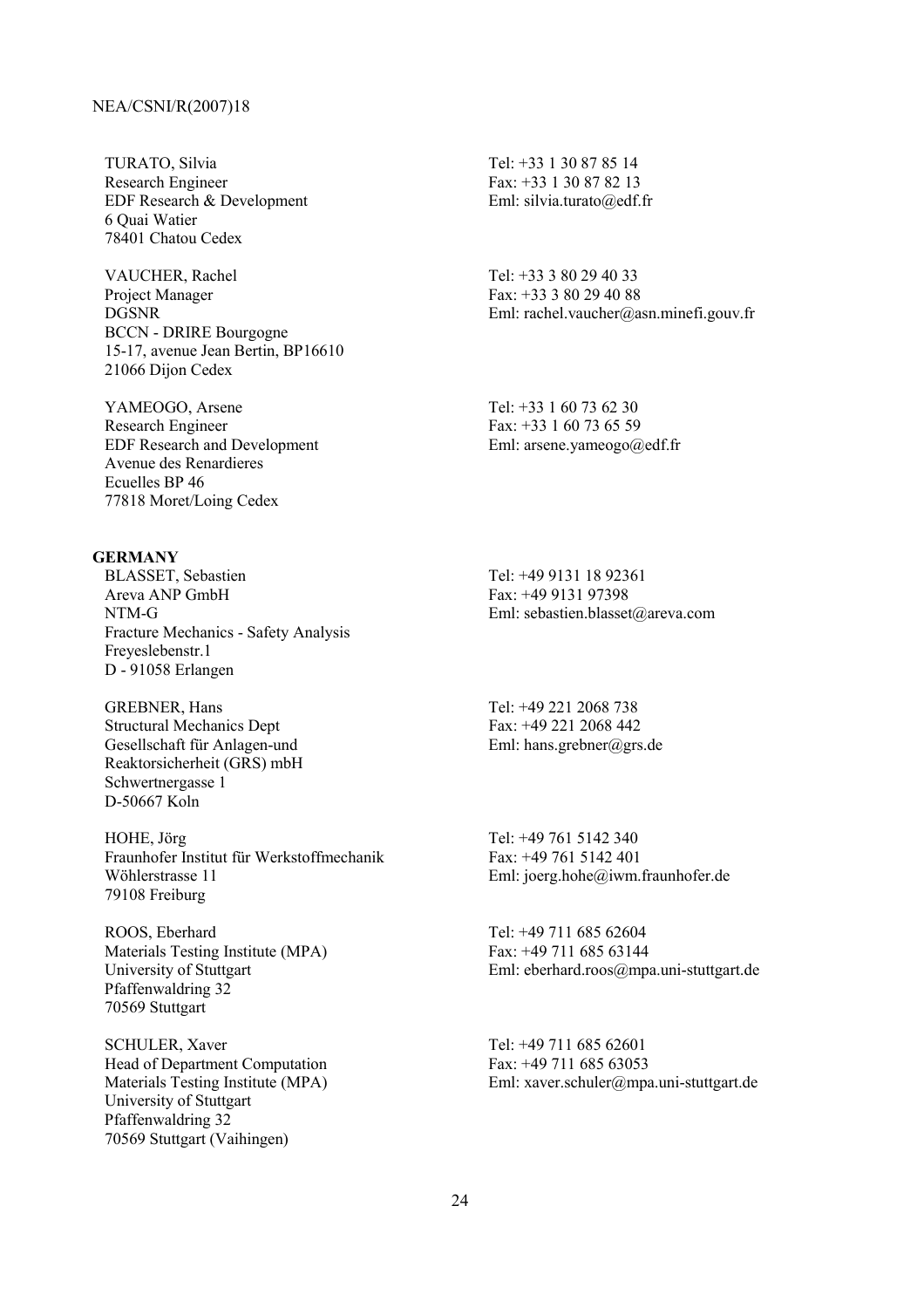Freyeslebenstrasse 1 D-91058 Erlangen

### **HUNGARY**

 $SZÁVAL$ , Szabolcs  $Tel: +36702056455$ Structural Analysis Group Leader Fax: +36 46 422 786<br>Bay Zoltan Foundations Eml: szavai@bzlogi.l H-3519 Miskolctapolca, Iglói u 2

### **JAPAN**

 ONIZAWA, Kunio Tel: +81 292 82 6039 Japan Atomic Energy Agency Fax: +81 292 82 5406 Tokai-mura, Naka-gun Ibaraki-ken 319-1195

YOSHIHIRO, Isobe Tel: +81 724 52 72 21 Section Manager Eml: isobe@nfi.co.jp Nuclear Fuel Industries, Ltd 950 Asashiro-nishi, 1-chome Kumatori-cho, Sennan-gun, Osaka

# TIETE, Ralf<br>AREVA NP GmbH<br>AREVA NP GmbH<br>Tex: +49 9131 97398 Fax:  $+49913197398$ NTM-G Eml: ralf.tiete@areva.com

Eml: szavai@bzlogi.hu

Shirakata 2-4, Eml: onizawa.kunio@jaea.go.jp

**KOREA (REPUBLIC OF)** 

Senior Researcher Fax: +82 42 863 4862 Korea Power Engineering Company Eml: jmkim5@kopec.co.kr 150 Deok-jin Yu-seosng Ku

SOHN, Gapheon Tel: +82 42 868 4238 Principal Research, NSSS System Fax: +82 42 863 4862 Korea Power Engineering Company Eml: ghsohn@kopec.co.kr 150 Deokjin-dong, Yuseong-gu, Daejeon 305-353

### **SPAIN**

 CASTELAO, Carlos Tel: +34 91 346 0271 Consejo de Seguridad Nuclear Fax: +34 91 346 0588 c/Justo Dorado 11 ml: ccl@csn.es E-28040 Madrid

Tel:  $+82$  42 868 4015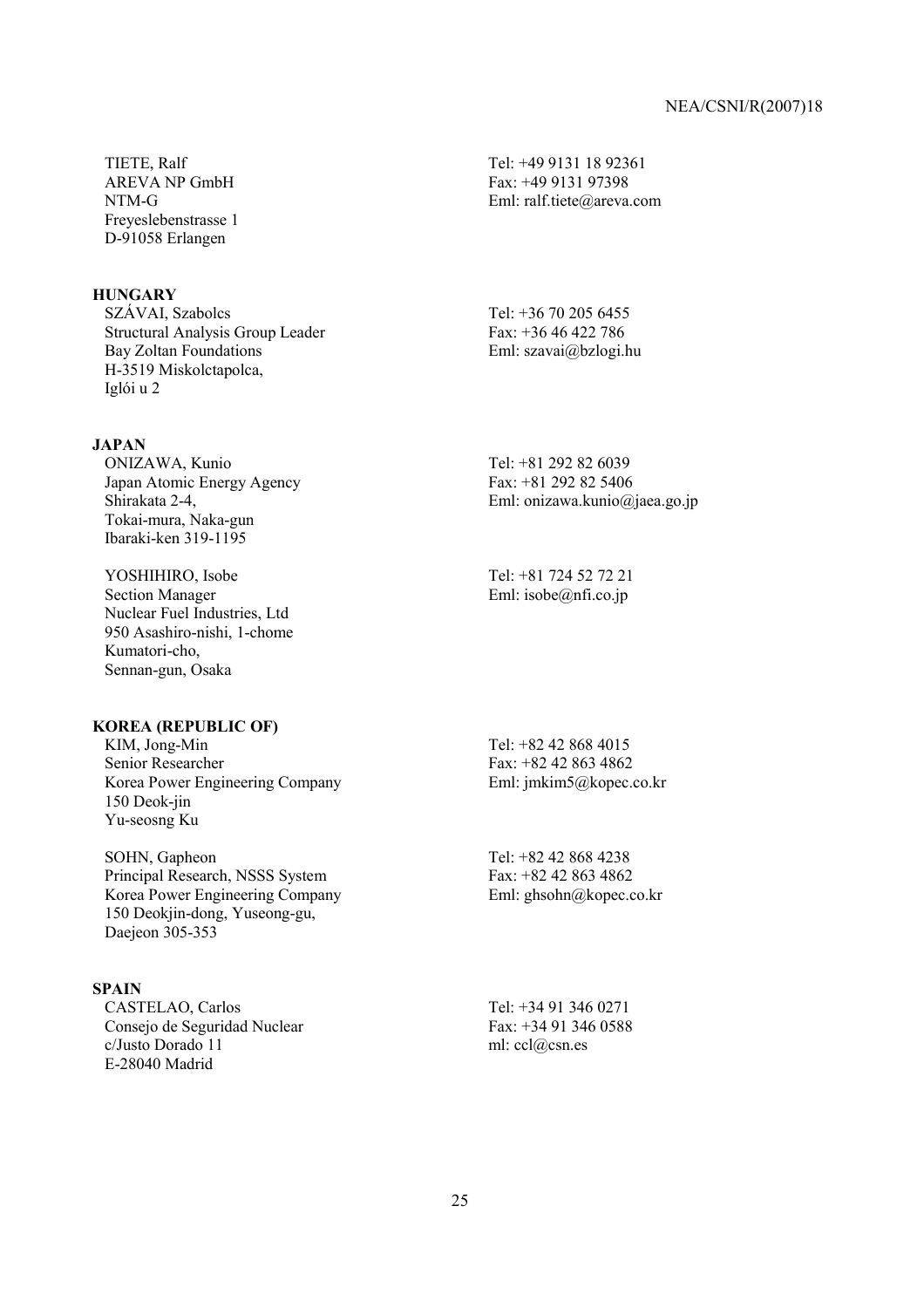CUETO-FELGUEROSO, Carlos Tel: +34 91 659 8724 TECNATOM, S.A. Fax: +34 91 659 8677 Avenida Montes de Oca,1 Eml: ccueto@tecnatom.es 28709 San Sebastian De Losreyes Madrid

GARCIA-WOLFRUM, Alejandro Tel: +34 91 330 0834 Consejo de Seguridad Nuclear Eml: agw@csn.es Justo Dorado 11 E-28040 Madrid

### **SWEDEN**

BRICKSTAD, Bjorn Tel: +46 8 698 8427<br>SKI - Statens kärnkraftinspektion Fax: +46 8 661 9086 SKI - Statens kärnkraftinspektion Swedish Nuclear Power Inspectorate Eml: bjorn.brickstad@ski.se Klarabergsviadukten 90 SE-106 58 Stockholm

DILLSTROM, Peter Tel: +46 8 5011 3000 Inspecta Technology AB Fax: +46 8 5011 3001517043 10425 Stockholm

LOTMAN, Jan Tel: +46 173 81407 Forsmarksverket, 742 03 Osthammar

# **UNITED KINGDOM**

Specialist Component Integrity Fax: +44 1 332 622957 P.O. Box 2000 Raynesway Derby DE21 7XX

 COOL, Tracey Tel: +44 1 332 632303 Statistician Fax: +44 1 332 622957 P.O. Box 2000 Raynesway Derby DE21 7XX

Senior Engineer Fax: +44 1 332 622957 P.O. Box 2000 Raynesway Derby DE21 7XX

Warfvinges väg 19, B - Box 30100 Eml: peter.dillstrom@inspecta.com

Forsmarks Kraftgrupp AB Eml: l3t@forsmark.vattenfall.se

Tel:  $+44$  1 332 632501 Rolls Royce Naval Marine Eml: chris.bell2@rolls-royce.com

Rolls Royce Naval Marine Eml: tracey.cool@rolls-royce.com

 HUGHES, Garry Tel: +44 1 332 632130 Rolls Royce Naval Marine **Eml:** garry.hughes@rolls-royce.com